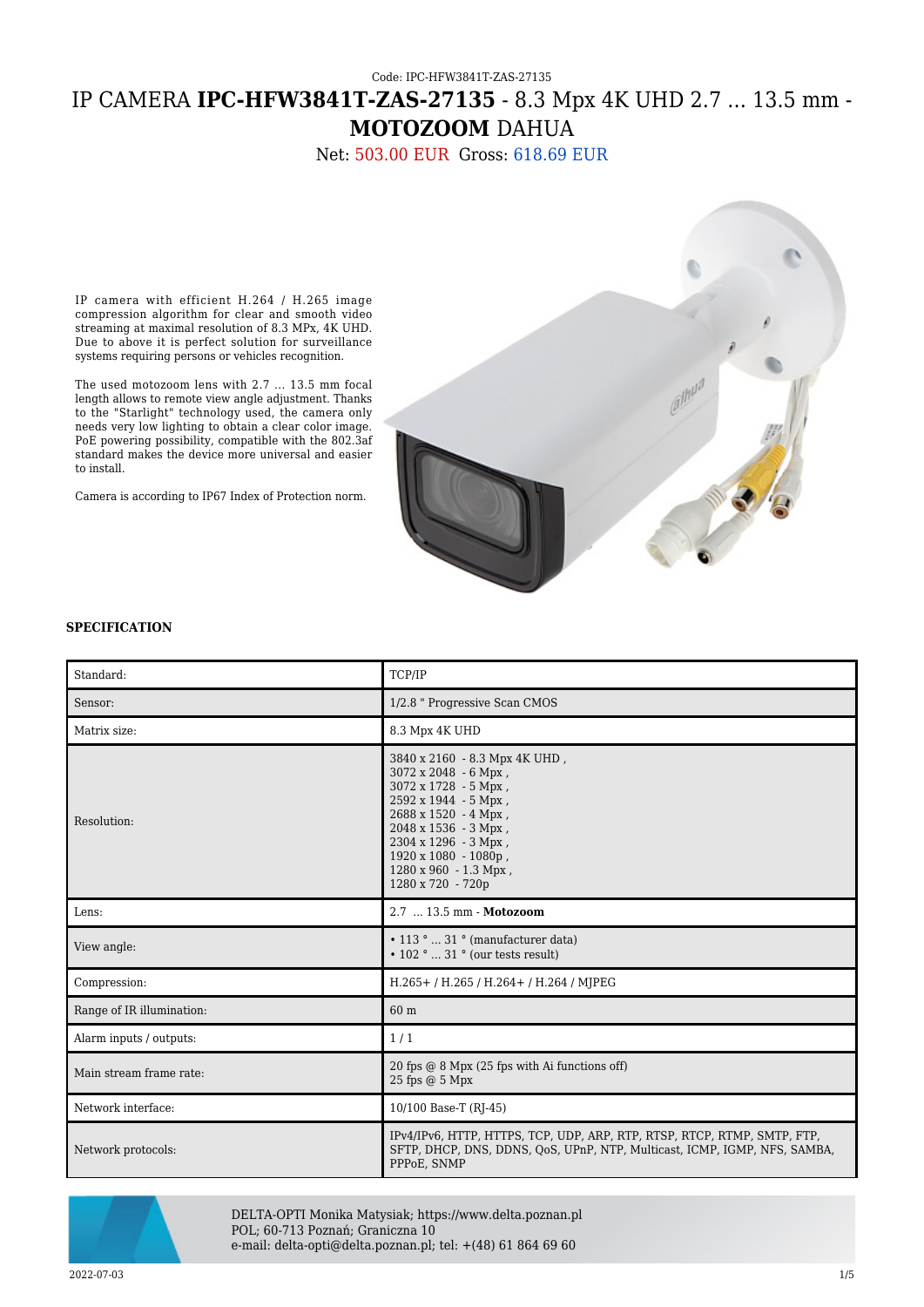| Audio:                         | $\bullet$ Audio input<br>· Audio output<br>• Bi-directional audio streaming support<br>• Audio detection                                                                                                                                                                                                                                                                                                                                                                                                                                                                                                                                                                                                                                                                               |
|--------------------------------|----------------------------------------------------------------------------------------------------------------------------------------------------------------------------------------------------------------------------------------------------------------------------------------------------------------------------------------------------------------------------------------------------------------------------------------------------------------------------------------------------------------------------------------------------------------------------------------------------------------------------------------------------------------------------------------------------------------------------------------------------------------------------------------|
| <b>WEB</b> Server:             | Built-in                                                                                                                                                                                                                                                                                                                                                                                                                                                                                                                                                                                                                                                                                                                                                                               |
| Memory card slot:              | Micro SD memory cards up to 256GB support (possible local recording)                                                                                                                                                                                                                                                                                                                                                                                                                                                                                                                                                                                                                                                                                                                   |
| Max. number of on-line users:  | 20                                                                                                                                                                                                                                                                                                                                                                                                                                                                                                                                                                                                                                                                                                                                                                                     |
| ONVIF:                         | 20.06                                                                                                                                                                                                                                                                                                                                                                                                                                                                                                                                                                                                                                                                                                                                                                                  |
| Mobile phones support:         | Port no.: 37777 or access by a cloud (P2P)<br>• Android: Free application DMSS<br>• iOS (iPhone): Free application DMSS                                                                                                                                                                                                                                                                                                                                                                                                                                                                                                                                                                                                                                                                |
| Default admin user / password: | admin / -<br>The administrator password should be set at the first start                                                                                                                                                                                                                                                                                                                                                                                                                                                                                                                                                                                                                                                                                                               |
| Default IP address:            | 192.168.1.108                                                                                                                                                                                                                                                                                                                                                                                                                                                                                                                                                                                                                                                                                                                                                                          |
| Web browser access ports:      | 80, 37777                                                                                                                                                                                                                                                                                                                                                                                                                                                                                                                                                                                                                                                                                                                                                                              |
| PC client access ports:        | 37777                                                                                                                                                                                                                                                                                                                                                                                                                                                                                                                                                                                                                                                                                                                                                                                  |
| Mobile client access ports:    | 37777                                                                                                                                                                                                                                                                                                                                                                                                                                                                                                                                                                                                                                                                                                                                                                                  |
| Port ONVIF:                    | 80                                                                                                                                                                                                                                                                                                                                                                                                                                                                                                                                                                                                                                                                                                                                                                                     |
| RTSP URL:                      | rtsp://admin:hasło@192.168.1.108:554/cam/realmonitor?channel=1&subtype=0 -<br>Main stream<br>rtsp://admin:haslo@192.168.1.108:554/cam/realmonitor?channel=1&subtype=1 - Sub<br>stream                                                                                                                                                                                                                                                                                                                                                                                                                                                                                                                                                                                                  |
| RS-485 interface:              |                                                                                                                                                                                                                                                                                                                                                                                                                                                                                                                                                                                                                                                                                                                                                                                        |
| Main features:                 | • WDR - 120 dB - Wide Dynamic Range<br>• 3D-DNR - Digital Noise Reduction<br>• ROI - improve the quality of selected parts of image<br>• BLC - Back Light Compensation<br>• HLC - High Light Compensation (spot)<br>· SSA - Smart Scene Adaptive - intelligent scene adaptation by automatically<br>adjusting the exposure parameters to obtain a better image<br>• ICR - Movable InfraRed filter<br>• AGC - Automatic Gain Control<br>• Motion Detection - max. 4 zones<br>• Privacy zones - max. 4<br>• Auto White Balance<br>• Mirror - Mirror image<br>• SMD PLUS - searching for an object classified as: human, motor vehicle, non-motor<br>vehicle<br>• IVS analysis: crossing the line (tripwire), intrusion, smart motion detection (with<br>recognizing people and vehicles) |
| Power supply:                  | $\cdot$ PoE (802.3af),<br>• 12 V DC / 770 mA                                                                                                                                                                                                                                                                                                                                                                                                                                                                                                                                                                                                                                                                                                                                           |
| Power consumption:             | $\bullet \leq 9.2$ W @ 12 V DC<br>$\cdot \leq 10.7$ W @ PoE                                                                                                                                                                                                                                                                                                                                                                                                                                                                                                                                                                                                                                                                                                                            |
| Housing:                       | Compact, Metal                                                                                                                                                                                                                                                                                                                                                                                                                                                                                                                                                                                                                                                                                                                                                                         |
| Color:                         | White                                                                                                                                                                                                                                                                                                                                                                                                                                                                                                                                                                                                                                                                                                                                                                                  |
| "Index of Protection":         | IP <sub>67</sub>                                                                                                                                                                                                                                                                                                                                                                                                                                                                                                                                                                                                                                                                                                                                                                       |
| Operation temp:                | -30 °C  60 °C                                                                                                                                                                                                                                                                                                                                                                                                                                                                                                                                                                                                                                                                                                                                                                          |
| Supported languages:           | Polish, English, Czech, French, Spanish, Dutch, German, Portuguese, Russian, Italian                                                                                                                                                                                                                                                                                                                                                                                                                                                                                                                                                                                                                                                                                                   |
| Weight:                        | $0.97$ kg                                                                                                                                                                                                                                                                                                                                                                                                                                                                                                                                                                                                                                                                                                                                                                              |
| Dimensions:                    | 244 x 79 x 76 mm                                                                                                                                                                                                                                                                                                                                                                                                                                                                                                                                                                                                                                                                                                                                                                       |
| Manufacturer / Brand:          | <b>DAHUA</b>                                                                                                                                                                                                                                                                                                                                                                                                                                                                                                                                                                                                                                                                                                                                                                           |
| Guarantee:                     | 3 years                                                                                                                                                                                                                                                                                                                                                                                                                                                                                                                                                                                                                                                                                                                                                                                |



DELTA-OPTI Monika Matysiak; https://www.delta.poznan.pl POL; 60-713 Poznań; Graniczna 10 e-mail: delta-opti@delta.poznan.pl; tel: +(48) 61 864 69 60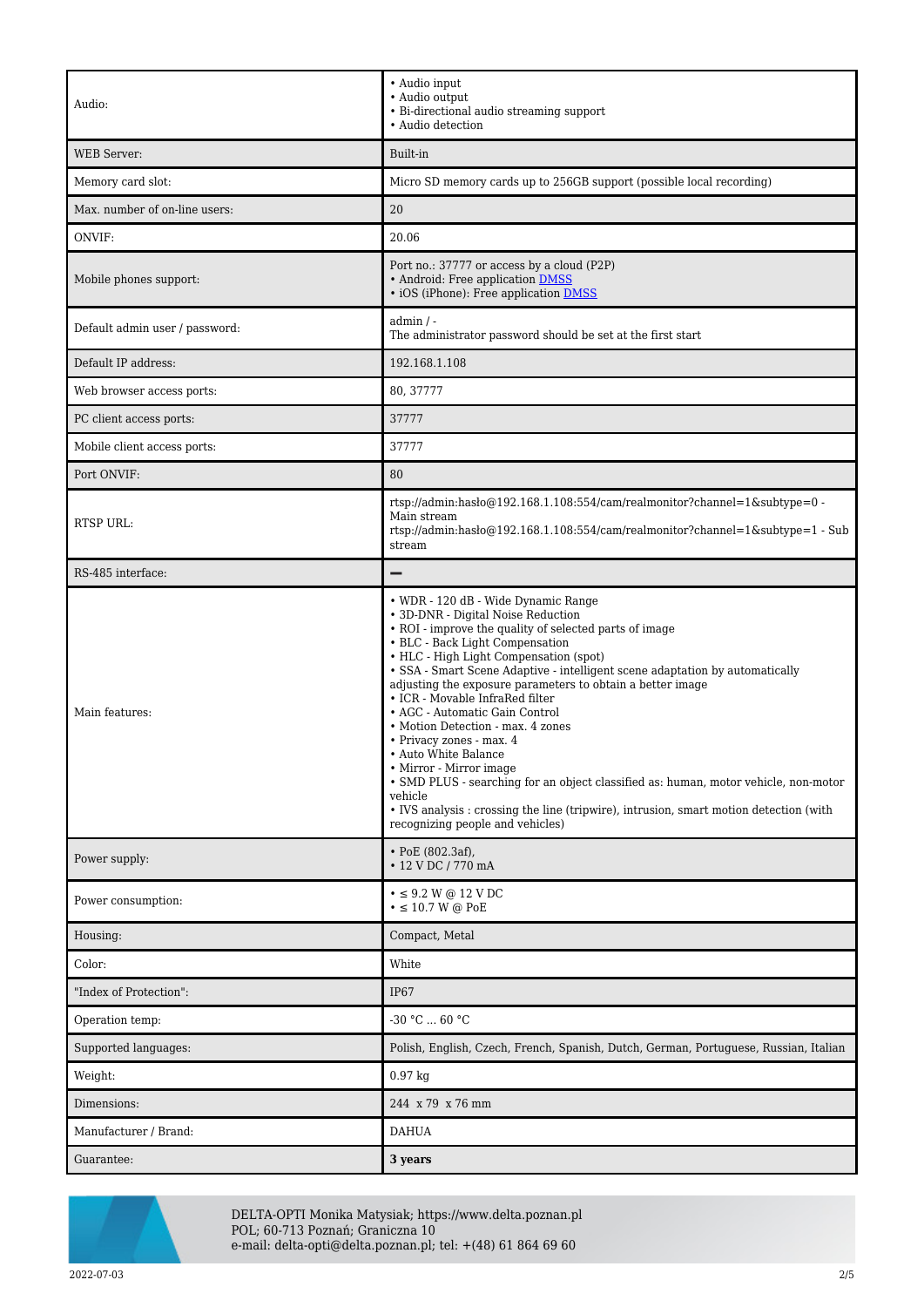### **PRESENTATION**

Front view:



Side view:



Bottom view:



Mounting side view:



DELTA-OPTI Monika Matysiak; https://www.delta.poznan.pl POL; 60-713 Poznań; Graniczna 10 e-mail: delta-opti@delta.poznan.pl; tel: +(48) 61 864 69 60

2022-07-03 3/5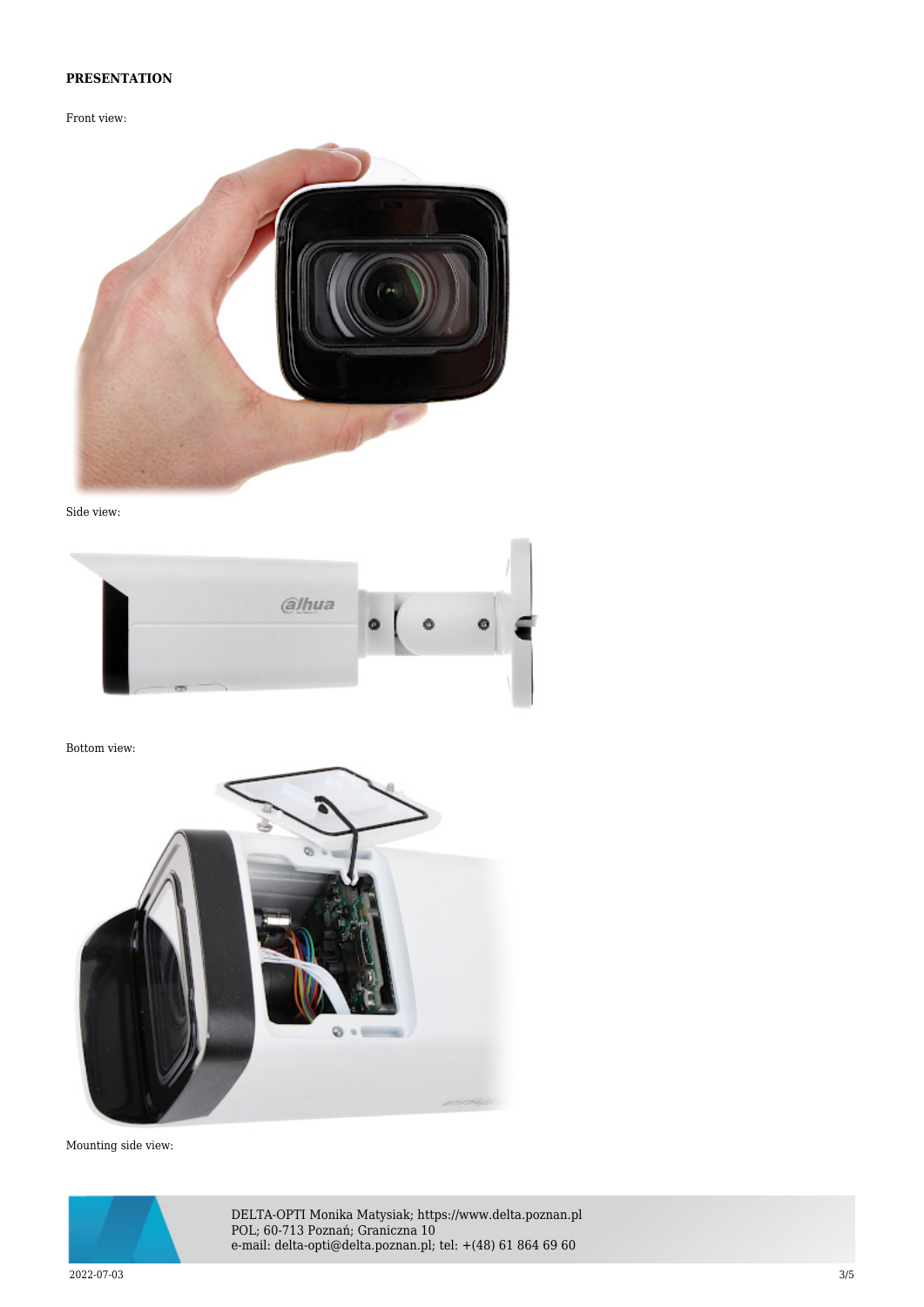

Camera connectors:



Connectors description:



See how to initialize DAHUA cameras:

In the kit:

:



DELTA-OPTI Monika Matysiak; https://www.delta.poznan.pl POL; 60-713 Poznań; Graniczna 10 e-mail: delta-opti@delta.poznan.pl; tel: +(48) 61 864 69 60

2022-07-03 4/5